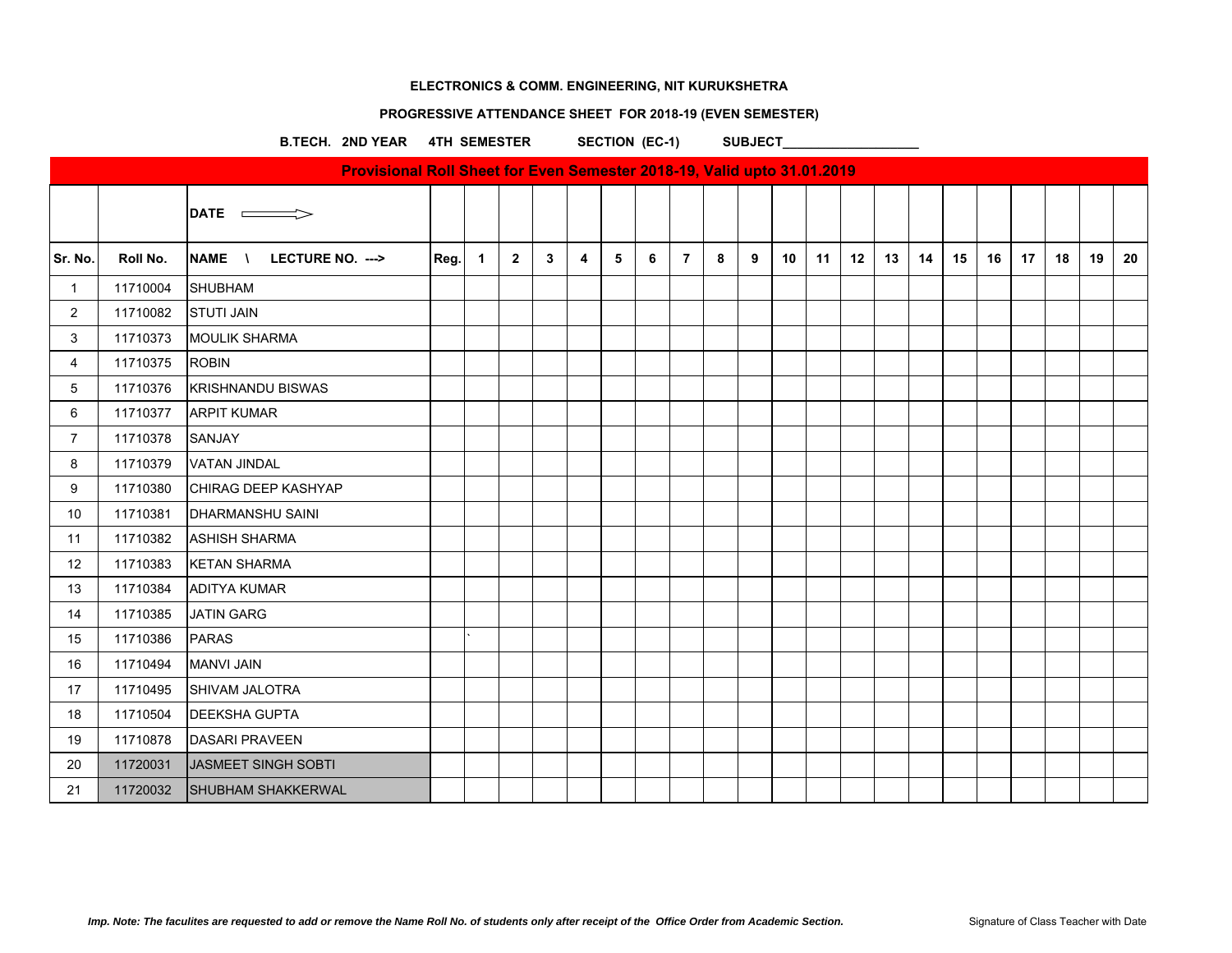# **PROGRESSIVE ATTENDANCE SHEET FOR 2018-19 (EVEN SEMESTER)**

B.TECH. 2ND YEAR 4TH SEMESTER SECTION (EC-2) SUBJECT\_\_\_\_\_\_\_\_\_\_\_\_\_\_\_\_\_\_\_\_\_\_\_\_\_\_\_\_

|                |          | Provisional Roll Sheet for Even Semester 2018-19, Valid upto 31.01.2019 |      |                |             |              |                |   |   |                |   |   |                 |    |    |    |    |    |    |                 |    |    |    |
|----------------|----------|-------------------------------------------------------------------------|------|----------------|-------------|--------------|----------------|---|---|----------------|---|---|-----------------|----|----|----|----|----|----|-----------------|----|----|----|
|                |          | DATE $\implies$                                                         |      |                |             |              |                |   |   |                |   |   |                 |    |    |    |    |    |    |                 |    |    |    |
| Sr. No.        | Roll No. | NAME \ LECTURE NO. --->                                                 | Reg. | $\overline{1}$ | $2^{\circ}$ | $\mathbf{3}$ | $\overline{4}$ | 5 | 6 | $\overline{7}$ | 8 | 9 | 10 <sup>°</sup> | 11 | 12 | 13 | 14 | 15 | 16 | 17 <sup>7</sup> | 18 | 19 | 20 |
| $\mathbf{1}$   | 11710094 | <b>ABHINAV BANSAL</b>                                                   |      |                |             |              |                |   |   |                |   |   |                 |    |    |    |    |    |    |                 |    |    |    |
| $\overline{2}$ | 11710106 | KULDEEP SINGH                                                           |      |                |             |              |                |   |   |                |   |   |                 |    |    |    |    |    |    |                 |    |    |    |
| 3              | 11710387 | <b>SHIVAM KUMAR TIWARI</b>                                              |      |                |             |              |                |   |   |                |   |   |                 |    |    |    |    |    |    |                 |    |    |    |
| $\overline{4}$ | 11710388 | <b>DEWANG NARAYAN</b>                                                   |      |                |             |              |                |   |   |                |   |   |                 |    |    |    |    |    |    |                 |    |    |    |
| 5              | 11710390 | <b>RANJAN KUMAR SHARMA</b>                                              |      |                |             |              |                |   |   |                |   |   |                 |    |    |    |    |    |    |                 |    |    |    |
| 6              | 11710391 | <b>ARPIT BANSAL</b>                                                     |      |                |             |              |                |   |   |                |   |   |                 |    |    |    |    |    |    |                 |    |    |    |
| $\overline{7}$ | 11710393 | <b>PAPPU KUMAR MAHTO</b>                                                |      |                |             |              |                |   |   |                |   |   |                 |    |    |    |    |    |    |                 |    |    |    |
| 8              | 11710394 | <b>ASHISH KUMAR SAHU</b>                                                |      |                |             |              |                |   |   |                |   |   |                 |    |    |    |    |    |    |                 |    |    |    |
| 9              | 11710395 | <b>MANISH KUMAR</b>                                                     |      |                |             |              |                |   |   |                |   |   |                 |    |    |    |    |    |    |                 |    |    |    |
| 10             | 11710396 | <b>SUMIT KUMAR</b>                                                      |      |                |             |              |                |   |   |                |   |   |                 |    |    |    |    |    |    |                 |    |    |    |
| 11             | 11710397 | DONIPUDI VEERA VENKATA SATYA<br><b>SURYA</b>                            |      |                |             |              |                |   |   |                |   |   |                 |    |    |    |    |    |    |                 |    |    |    |
| 12             | 11710398 | <b>GAURAV BADGUJAR</b>                                                  |      |                |             |              |                |   |   |                |   |   |                 |    |    |    |    |    |    |                 |    |    |    |
| 13             | 11720033 | <b>PARUL GARG</b>                                                       |      |                |             |              |                |   |   |                |   |   |                 |    |    |    |    |    |    |                 |    |    |    |
| 14             | 11720045 | <b>SAUMYA KILANIA</b>                                                   |      |                |             |              |                |   |   |                |   |   |                 |    |    |    |    |    |    |                 |    |    |    |
| 15             | 11720046 | <b>MILAP SINGH SOKHI</b>                                                |      |                |             |              |                |   |   |                |   |   |                 |    |    |    |    |    |    |                 |    |    |    |
| 16             | 11720054 | <b>YUVRAJ SINGH</b>                                                     |      |                |             |              |                |   |   |                |   |   |                 |    |    |    |    |    |    |                 |    |    |    |
| 17             | 11720059 | ANUSHIKA                                                                |      |                |             |              |                |   |   |                |   |   |                 |    |    |    |    |    |    |                 |    |    |    |
| 18             | 11730011 | Khawaja Subhan                                                          |      |                |             |              |                |   |   |                |   |   |                 |    |    |    |    |    |    |                 |    |    |    |
| 19             | 11730012 | Mohammad Qasem                                                          |      |                |             |              |                |   |   |                |   |   |                 |    |    |    |    |    |    |                 |    |    |    |
| 20             | 11730013 | Abdul Hai                                                               |      |                |             |              |                |   |   |                |   |   |                 |    |    |    |    |    |    |                 |    |    |    |
| 21             | 11730043 | Parth Mehta                                                             |      |                |             |              |                |   |   |                |   |   |                 |    |    |    |    |    |    |                 |    |    |    |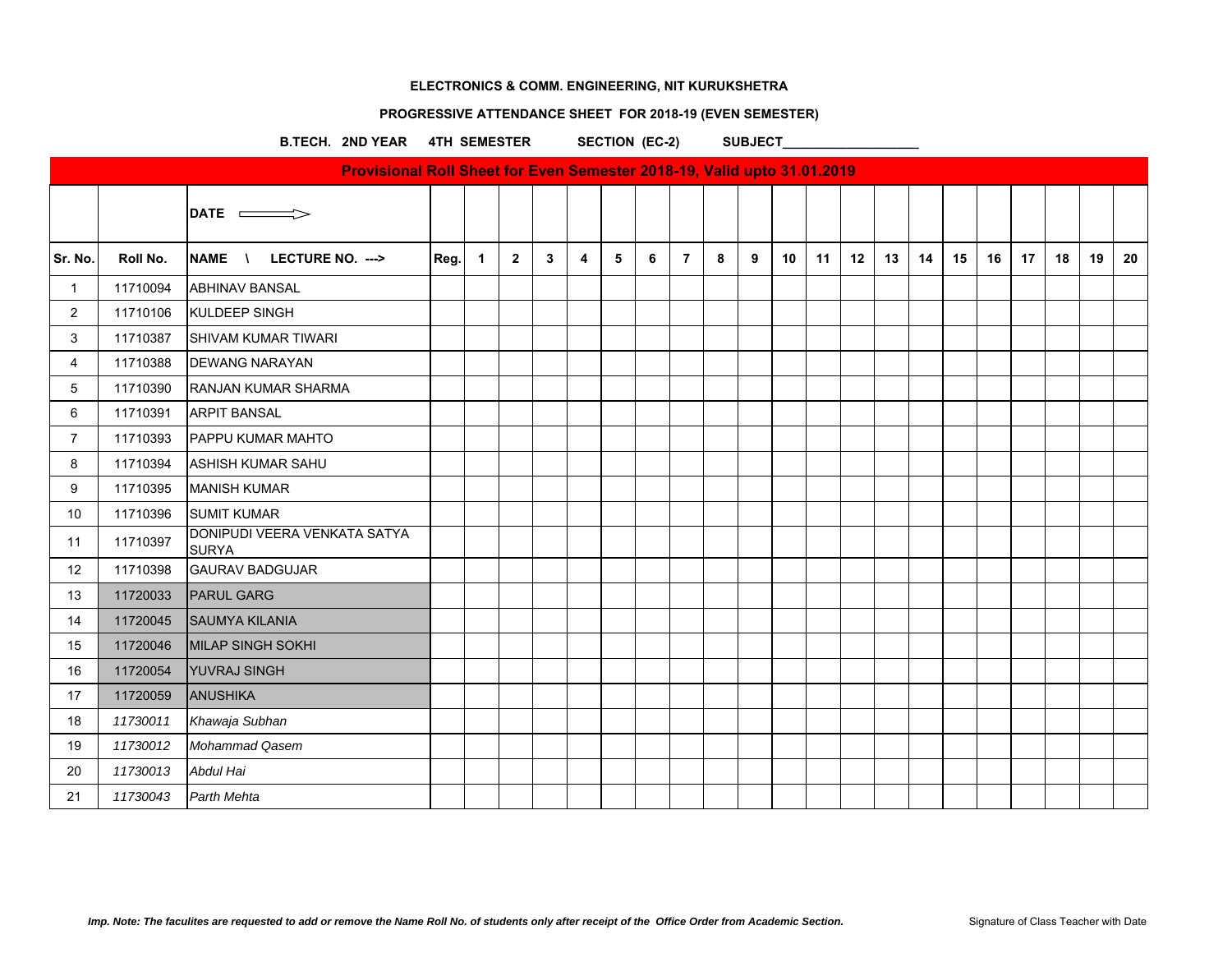#### **PROGRESSIVE ATTENDANCE SHEET FOR 2018-19 (EVEN SEMESTER)**

B.TECH. 2ND YEAR 4TH SEMESTER SECTION (EC-3) SUBJECT\_

|                |          | Provisional Roll Sheet for Even Semester 2018-19, Valid upto 31.01.2019 |      |                |                |              |                |                |   |                |   |   |    |    |    |    |    |    |    |    |    |    |    |
|----------------|----------|-------------------------------------------------------------------------|------|----------------|----------------|--------------|----------------|----------------|---|----------------|---|---|----|----|----|----|----|----|----|----|----|----|----|
|                |          | DATE $\implies$                                                         |      |                |                |              |                |                |   |                |   |   |    |    |    |    |    |    |    |    |    |    |    |
| Sr. No.        | Roll No. | NAME \<br>LECTURE NO. --->                                              | Reg. | $\overline{1}$ | $\overline{2}$ | $\mathbf{3}$ | $\overline{4}$ | 5 <sup>5</sup> | 6 | $\overline{7}$ | 8 | 9 | 10 | 11 | 12 | 13 | 14 | 15 | 16 | 17 | 18 | 19 | 20 |
| $\overline{1}$ | 11710121 | NIKHIL GUPTA                                                            |      |                |                |              |                |                |   |                |   |   |    |    |    |    |    |    |    |    |    |    |    |
| $\overline{2}$ | 11710128 | <b>SWATI</b>                                                            |      |                |                |              |                |                |   |                |   |   |    |    |    |    |    |    |    |    |    |    |    |
| 3              | 11710131 | <b>AAYUSH MAHAJAN</b>                                                   |      |                |                |              |                |                |   |                |   |   |    |    |    |    |    |    |    |    |    |    |    |
| $\overline{4}$ | 11710138 | <b>ISHAPREET KAUR</b>                                                   |      |                |                |              |                |                |   |                |   |   |    |    |    |    |    |    |    |    |    |    |    |
| 5              | 11710399 | <b>VINEET MEENA</b>                                                     |      |                |                |              |                |                |   |                |   |   |    |    |    |    |    |    |    |    |    |    |    |
| 6              | 11710402 | POLANA YUKESH                                                           |      |                |                |              |                |                |   |                |   |   |    |    |    |    |    |    |    |    |    |    |    |
| $\overline{7}$ | 11710403 | <b>VIVEK CHOUDHARY</b>                                                  |      |                |                |              |                |                |   |                |   |   |    |    |    |    |    |    |    |    |    |    |    |
| 8              | 11710404 | SIDDHARTH GARG                                                          |      |                |                |              |                |                |   |                |   |   |    |    |    |    |    |    |    |    |    |    |    |
| 9              | 11710405 | <b>ANUPAM SINGH SUMAN</b>                                               |      |                |                |              |                |                |   |                |   |   |    |    |    |    |    |    |    |    |    |    |    |
| 10             | 11710406 | <b>PRACHI GOEL</b>                                                      |      |                |                |              |                |                |   |                |   |   |    |    |    |    |    |    |    |    |    |    |    |
| 11             | 11710407 | <b>GAURAV KUMAR</b>                                                     |      |                |                |              |                |                |   |                |   |   |    |    |    |    |    |    |    |    |    |    |    |
| 12             | 11710408 | RATAN LAL MOURYA                                                        |      |                |                |              |                |                |   |                |   |   |    |    |    |    |    |    |    |    |    |    |    |
| 13             | 11710409 | <b>SANGEETA</b>                                                         |      |                |                |              |                |                |   |                |   |   |    |    |    |    |    |    |    |    |    |    |    |
| 14             | 11710410 | <b>SHUBHAM KUMAR</b>                                                    |      |                |                |              |                |                |   |                |   |   |    |    |    |    |    |    |    |    |    |    |    |
| 15             | 11710411 | <b>TANEESH</b>                                                          |      |                |                |              |                |                |   |                |   |   |    |    |    |    |    |    |    |    |    |    |    |
| 16             | 11710412 | <b>RITIK VERMA</b>                                                      |      |                |                |              |                |                |   |                |   |   |    |    |    |    |    |    |    |    |    |    |    |
| 17             | 11710496 | <b>VIRENDRA PRATAP SINGH</b>                                            |      |                |                |              |                |                |   |                |   |   |    |    |    |    |    |    |    |    |    |    |    |
| 18             | 11710497 | <b>VEDANSH SHARMA</b>                                                   |      |                |                |              |                |                |   |                |   |   |    |    |    |    |    |    |    |    |    |    |    |
| 19             | 11720036 | <b>HARISH MEENA</b>                                                     |      |                |                |              |                |                |   |                |   |   |    |    |    |    |    |    |    |    |    |    |    |
| 20             | 11720037 | <b>VIKASH SAINI</b>                                                     |      |                |                |              |                |                |   |                |   |   |    |    |    |    |    |    |    |    |    |    |    |
| 21             | 11720055 | <b>PRAKRITI KUMARI</b>                                                  |      |                |                |              |                |                |   |                |   |   |    |    |    |    |    |    |    |    |    |    |    |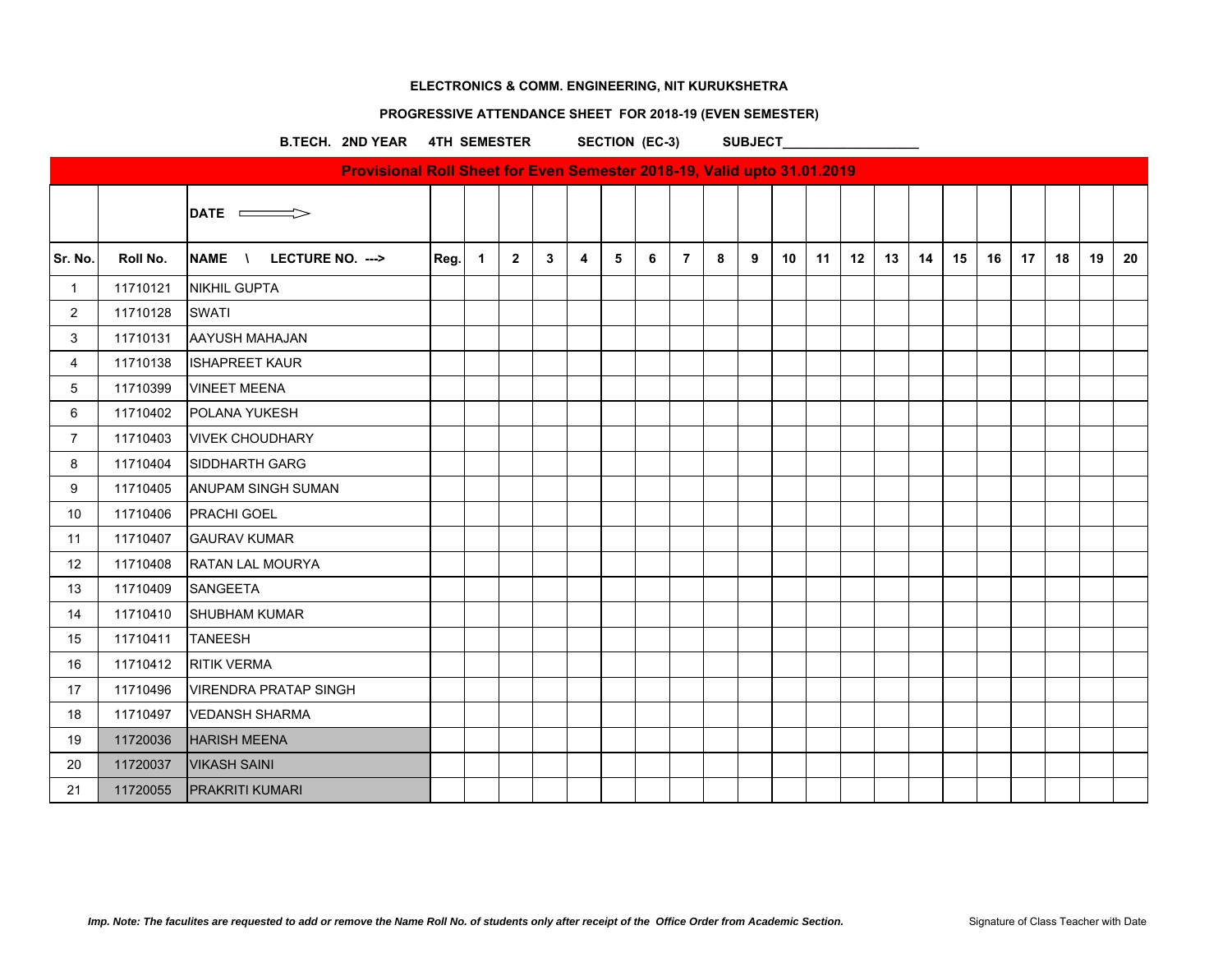# **PROGRESSIVE ATTENDANCE SHEET FOR 2018-19 (EVEN SEMESTER)**

B.TECH. 2ND YEAR 4TH SEMESTER SECTION (EC-4) SUBJECT\_\_\_\_\_\_\_\_\_\_\_\_\_\_\_\_\_\_\_\_\_\_\_\_\_\_\_\_

|                |          | Provisional Roll Sheet for Even Semester 2018-19, Valid upto 31.01.2019 |      |                |             |              |                |   |   |                |   |   |                 |    |    |    |    |    |    |    |    |    |    |
|----------------|----------|-------------------------------------------------------------------------|------|----------------|-------------|--------------|----------------|---|---|----------------|---|---|-----------------|----|----|----|----|----|----|----|----|----|----|
|                |          | DATE $\implies$                                                         |      |                |             |              |                |   |   |                |   |   |                 |    |    |    |    |    |    |    |    |    |    |
| Sr. No.        | Roll No. | NAME \<br>LECTURE NO. --->                                              | Reg. | $\overline{1}$ | $2^{\circ}$ | $\mathbf{3}$ | $\overline{4}$ | 5 | 6 | $\overline{7}$ | 8 | 9 | 10 <sup>°</sup> | 11 | 12 | 13 | 14 | 15 | 16 | 17 | 18 | 19 | 20 |
| $\mathbf{1}$   | 11710359 | <b>ANKITA SHARMA</b>                                                    |      |                |             |              |                |   |   |                |   |   |                 |    |    |    |    |    |    |    |    |    |    |
| $\overline{2}$ | 11710363 | <b>SRISHTI REHAN</b>                                                    |      |                |             |              |                |   |   |                |   |   |                 |    |    |    |    |    |    |    |    |    |    |
| 3              | 11710365 | <b>ASHUTOSH MEHRA</b>                                                   |      |                |             |              |                |   |   |                |   |   |                 |    |    |    |    |    |    |    |    |    |    |
| 4              | 11710414 | <b>MANOJ KUMAR</b>                                                      |      |                |             |              |                |   |   |                |   |   |                 |    |    |    |    |    |    |    |    |    |    |
| 5              | 11710415 | <b>DEVESH YADAV</b>                                                     |      |                |             |              |                |   |   |                |   |   |                 |    |    |    |    |    |    |    |    |    |    |
| 6              | 11710416 | <b>RAJAT CHOUDHARY</b>                                                  |      |                |             |              |                |   |   |                |   |   |                 |    |    |    |    |    |    |    |    |    |    |
| $\overline{7}$ | 11710418 | <b>ANKUR GARG</b>                                                       |      |                |             |              |                |   |   |                |   |   |                 |    |    |    |    |    |    |    |    |    |    |
| 8              | 11710419 | <b>UTSAV MISHRA</b>                                                     |      |                |             |              |                |   |   |                |   |   |                 |    |    |    |    |    |    |    |    |    |    |
| 9              | 11710420 | <b>GAUTAM SHAH</b>                                                      |      |                |             |              |                |   |   |                |   |   |                 |    |    |    |    |    |    |    |    |    |    |
| 10             | 11710422 | JASRAJ FULWARIYA                                                        |      |                |             |              |                |   |   |                |   |   |                 |    |    |    |    |    |    |    |    |    |    |
| 11             | 11710492 | <b>AMIT</b>                                                             |      |                |             |              |                |   |   |                |   |   |                 |    |    |    |    |    |    |    |    |    |    |
| 12             | 11710499 | <b>KAPISH DUREJA</b>                                                    |      |                |             |              |                |   |   |                |   |   |                 |    |    |    |    |    |    |    |    |    |    |
| 13             | 11710501 | <b>AYUSHI MAHESHWARI</b>                                                |      |                |             |              |                |   |   |                |   |   |                 |    |    |    |    |    |    |    |    |    |    |
| 14             | 11710506 | <b>IMUSTHYALA SUMAN CHANDRA</b>                                         |      |                |             |              |                |   |   |                |   |   |                 |    |    |    |    |    |    |    |    |    |    |
| 15             | 11710633 | <b>DHANANJAY BANSAL</b>                                                 |      |                |             |              |                |   |   |                |   |   |                 |    |    |    |    |    |    |    |    |    |    |
| 16             | 11710694 | LAKSHAYA ARYA                                                           |      |                |             |              |                |   |   |                |   |   |                 |    |    |    |    |    |    |    |    |    |    |
| 17             | 11710879 | <b>ABHIJEET RAJ</b>                                                     |      |                |             |              |                |   |   |                |   |   |                 |    |    |    |    |    |    |    |    |    |    |
| 18             | 11710880 | MUDAVATH SURESH                                                         |      |                |             |              |                |   |   |                |   |   |                 |    |    |    |    |    |    |    |    |    |    |
| 19             | 11720040 | <b>SUMIT KUMAR</b>                                                      |      |                |             |              |                |   |   |                |   |   |                 |    |    |    |    |    |    |    |    |    |    |
| 20             | 11720041 | YUGANK GOYAL                                                            |      |                |             |              |                |   |   |                |   |   |                 |    |    |    |    |    |    |    |    |    |    |
| 21             | 11720056 | MANSI AGARWAL                                                           |      |                |             |              |                |   |   |                |   |   |                 |    |    |    |    |    |    |    |    |    |    |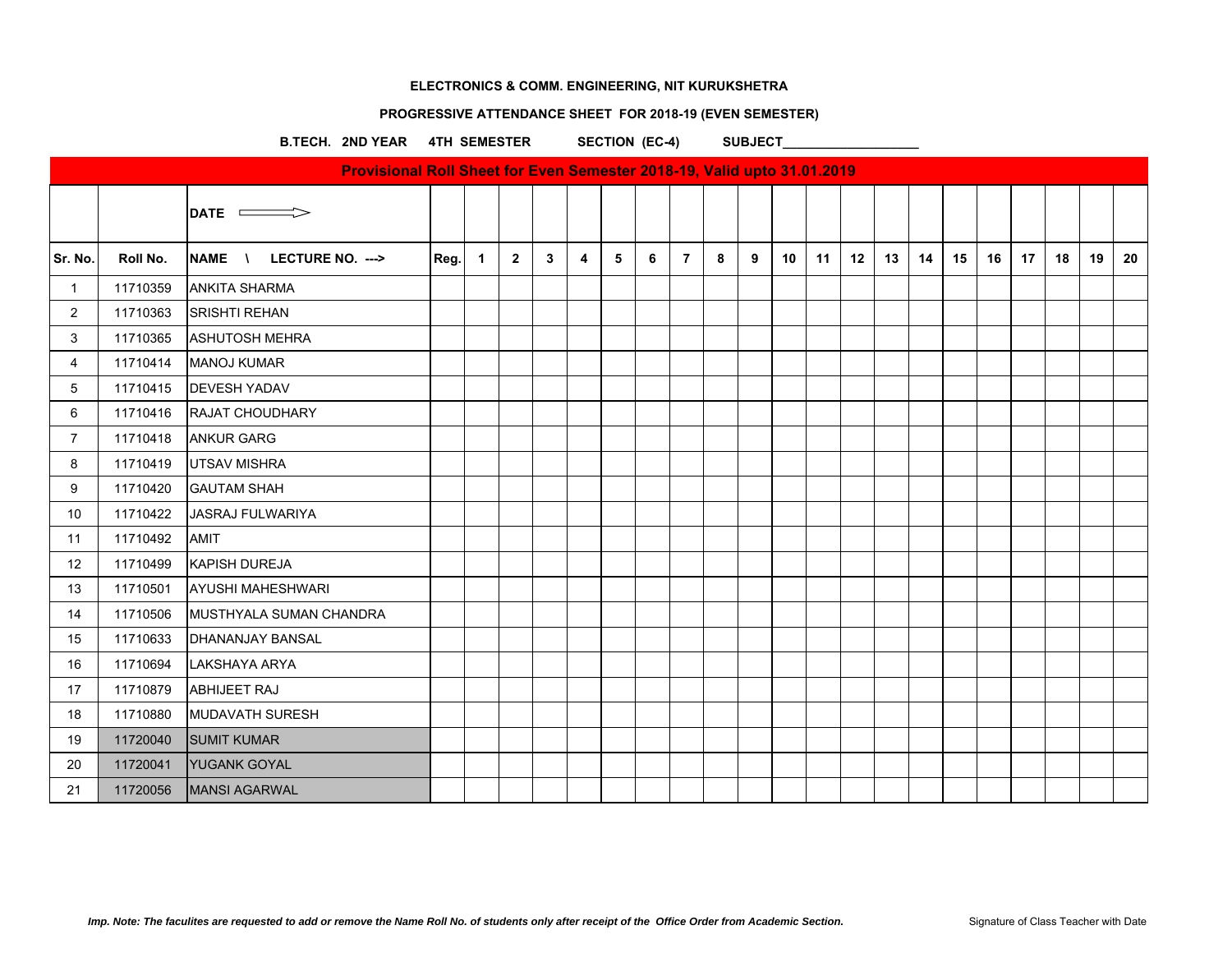# **PROGRESSIVE ATTENDANCE SHEET FOR 2018-19 (EVEN SEMESTER)**

B.TECH. 2ND YEAR 4TH SEMESTER SECTION (EC-5) SUBJECT\_\_\_\_\_\_\_\_\_\_\_\_\_\_\_\_\_\_\_\_\_\_\_\_\_\_\_\_

|                |          | Provisional Roll Sheet for Even Semester 2018-19, Valid upto 31.01.2019 |      |                |             |              |                |   |   |                |   |   |    |    |    |    |    |    |    |    |    |    |    |
|----------------|----------|-------------------------------------------------------------------------|------|----------------|-------------|--------------|----------------|---|---|----------------|---|---|----|----|----|----|----|----|----|----|----|----|----|
|                |          | DATE $\implies$                                                         |      |                |             |              |                |   |   |                |   |   |    |    |    |    |    |    |    |    |    |    |    |
| Sr. No.        | Roll No. | NAME \ LECTURE NO. --->                                                 | Reg. | $\overline{1}$ | $2^{\circ}$ | $\mathbf{3}$ | $\overline{4}$ | 5 | 6 | $\overline{7}$ | 8 | 9 | 10 | 11 | 12 | 13 | 14 | 15 | 16 | 17 | 18 | 19 | 20 |
| $\mathbf{1}$   | 11710423 | <b>AMIT KUMAR</b>                                                       |      |                |             |              |                |   |   |                |   |   |    |    |    |    |    |    |    |    |    |    |    |
| $\overline{2}$ | 11710424 | ANNAVARAPU NAGA VENKATA SIVA<br><b>SAI</b>                              |      |                |             |              |                |   |   |                |   |   |    |    |    |    |    |    |    |    |    |    |    |
| 3              | 11710425 | <b>ARNAV DAWER</b>                                                      |      |                |             |              |                |   |   |                |   |   |    |    |    |    |    |    |    |    |    |    |    |
| $\overline{4}$ | 11710426 | <b>ANSHUL KUMAR</b>                                                     |      |                |             |              |                |   |   |                |   |   |    |    |    |    |    |    |    |    |    |    |    |
| 5              | 11710427 | <b>UMESH</b>                                                            |      |                |             |              |                |   |   |                |   |   |    |    |    |    |    |    |    |    |    |    |    |
| 6              | 11710428 | KISHAN KUMAR ROY                                                        |      |                |             |              |                |   |   |                |   |   |    |    |    |    |    |    |    |    |    |    |    |
| $\overline{7}$ | 11710430 | <b>RAVI KUMAR DAILA</b>                                                 |      |                |             |              |                |   |   |                |   |   |    |    |    |    |    |    |    |    |    |    |    |
| 8              | 11710433 | <b>AAKASH ANAND</b>                                                     |      |                |             |              |                |   |   |                |   |   |    |    |    |    |    |    |    |    |    |    |    |
| 9              | 11710434 | CHETAN PRAKASH VERMA                                                    |      |                |             |              |                |   |   |                |   |   |    |    |    |    |    |    |    |    |    |    |    |
| 10             | 11710435 | KANIKA SINGLA                                                           |      |                |             |              |                |   |   |                |   |   |    |    |    |    |    |    |    |    |    |    |    |
| 11             | 11710436 | C JAYANTH                                                               |      |                |             |              |                |   |   |                |   |   |    |    |    |    |    |    |    |    |    |    |    |
| 12             | 11710438 | <b>SOURABH</b>                                                          |      |                |             |              |                |   |   |                |   |   |    |    |    |    |    |    |    |    |    |    |    |
| 13             | 11710439 | NEERAJ KUMAR                                                            |      |                |             |              |                |   |   |                |   |   |    |    |    |    |    |    |    |    |    |    |    |
| 14             | 11710440 | <b>AMIT KUMAR YADAV</b>                                                 |      |                |             |              |                |   |   |                |   |   |    |    |    |    |    |    |    |    |    |    |    |
| 15             | 11710441 | <b>LAKSHAY</b>                                                          |      |                |             |              |                |   |   |                |   |   |    |    |    |    |    |    |    |    |    |    |    |
| 16             | 11710442 | <b>AAKSHI</b>                                                           |      |                |             |              |                |   |   |                |   |   |    |    |    |    |    |    |    |    |    |    |    |
| 17             | 11710502 | <b>ASHUTOSH RATHI</b>                                                   |      |                |             |              |                |   |   |                |   |   |    |    |    |    |    |    |    |    |    |    |    |
| 18             | 11710503 | <b>PRASHANT MEENA</b>                                                   |      |                |             |              |                |   |   |                |   |   |    |    |    |    |    |    |    |    |    |    |    |
| 19             | 11710507 | <b>MOHIT MEENA</b>                                                      |      |                |             |              |                |   |   |                |   |   |    |    |    |    |    |    |    |    |    |    |    |
| 20             | 11710738 | <b>SHIVAM GAMBHIR</b>                                                   |      |                |             |              |                |   |   |                |   |   |    |    |    |    |    |    |    |    |    |    |    |
| 21             | 11710745 | RAHUL SINGH SAINI                                                       |      |                |             |              |                |   |   |                |   |   |    |    |    |    |    |    |    |    |    |    |    |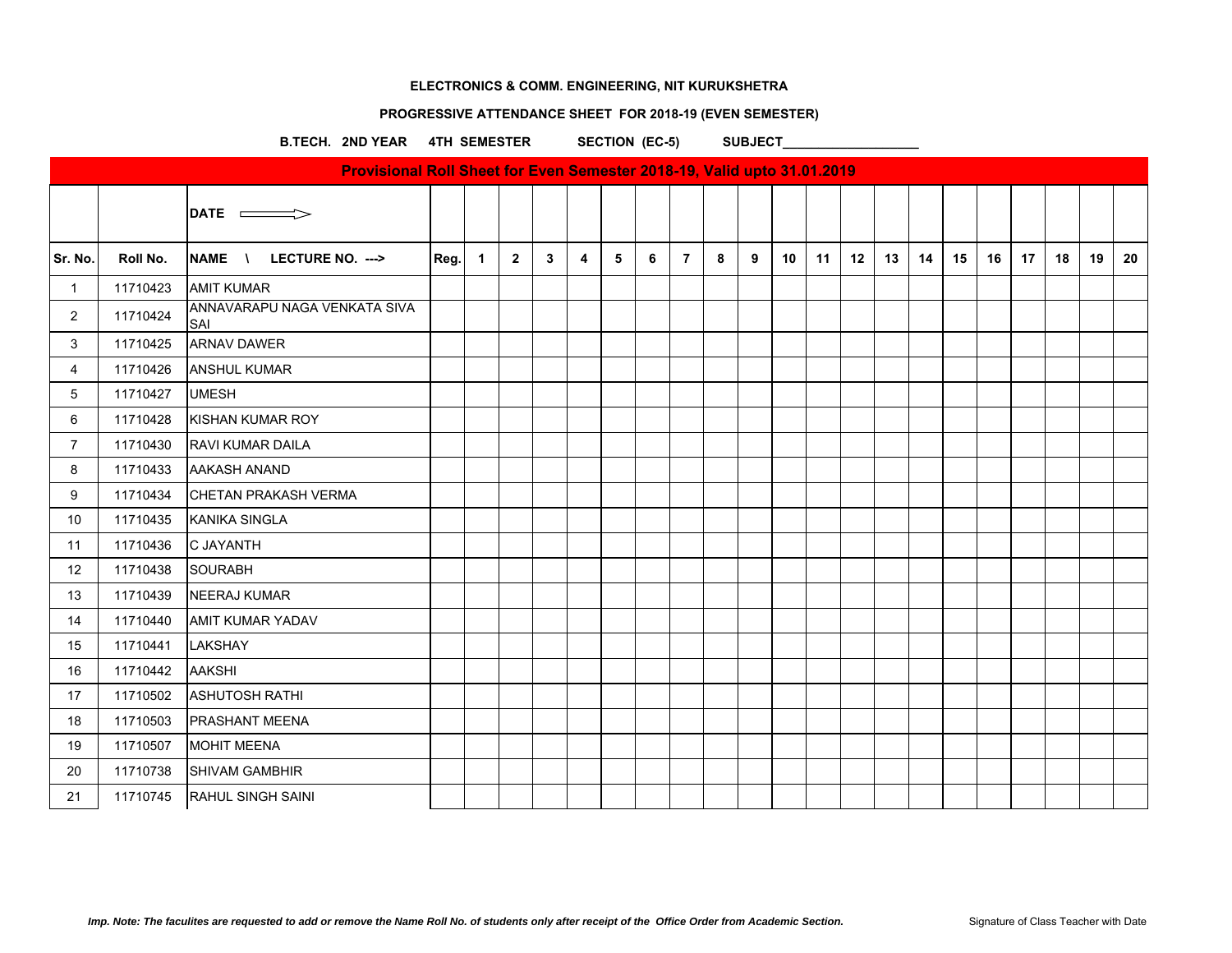#### **PROGRESSIVE ATTENDANCE SHEET FOR 2018-19 (EVEN SEMESTER)**

B.TECH. 2ND YEAR 4TH SEMESTER SECTION (EC-6) SUBJECT\_\_\_\_\_\_\_\_\_\_\_\_\_\_\_\_\_\_\_\_\_\_\_\_\_\_\_\_\_

|                |          | Provisional Roll Sheet for Even Semester 2018-19, Valid upto 31.01.2019 |      |             |              |              |   |   |   |                |   |   |    |    |    |    |    |    |    |    |    |    |    |
|----------------|----------|-------------------------------------------------------------------------|------|-------------|--------------|--------------|---|---|---|----------------|---|---|----|----|----|----|----|----|----|----|----|----|----|
|                |          | DATE $\implies$                                                         |      |             |              |              |   |   |   |                |   |   |    |    |    |    |    |    |    |    |    |    |    |
| Sr. No.        | Roll No. | NAME \ LECTURE NO. --->                                                 | Reg. | $\mathbf 1$ | $\mathbf{2}$ | $\mathbf{3}$ | 4 | 5 | 6 | $\overline{7}$ | 8 | 9 | 10 | 11 | 12 | 13 | 14 | 15 | 16 | 17 | 18 | 19 | 20 |
| $\overline{1}$ | 11710443 | ABDUL SAMAD SIDDIQUI                                                    |      |             |              |              |   |   |   |                |   |   |    |    |    |    |    |    |    |    |    |    |    |
| $\overline{2}$ | 11710444 | <b>MANDEEP DUHAN</b>                                                    |      |             |              |              |   |   |   |                |   |   |    |    |    |    |    |    |    |    |    |    |    |
| 3              | 11710445 | <b>DEVESH SHARMA</b>                                                    |      |             |              |              |   |   |   |                |   |   |    |    |    |    |    |    |    |    |    |    |    |
| $\overline{4}$ | 11710447 | NEHA GUPTA                                                              |      |             |              |              |   |   |   |                |   |   |    |    |    |    |    |    |    |    |    |    |    |
| 5              | 11710448 | <b>SAJAL SWAPNIL</b>                                                    |      |             |              |              |   |   |   |                |   |   |    |    |    |    |    |    |    |    |    |    |    |
| 6              | 11710449 | <b>VIJAY MUKHIJA</b>                                                    |      |             |              |              |   |   |   |                |   |   |    |    |    |    |    |    |    |    |    |    |    |
| $\overline{7}$ | 11710450 | NEERAJ YADAV                                                            |      |             |              |              |   |   |   |                |   |   |    |    |    |    |    |    |    |    |    |    |    |
| 8              | 11710451 | <b>ADITI</b>                                                            |      |             |              |              |   |   |   |                |   |   |    |    |    |    |    |    |    |    |    |    |    |
| 9              | 11710452 | <b>VINAY</b>                                                            |      |             |              |              |   |   |   |                |   |   |    |    |    |    |    |    |    |    |    |    |    |
| 10             | 11710453 | <b>SUVRAT MISHRA</b>                                                    |      |             |              |              |   |   |   |                |   |   |    |    |    |    |    |    |    |    |    |    |    |
| 11             | 11710454 | <b>AYUSH MAHESHWARI</b>                                                 |      |             |              |              |   |   |   |                |   |   |    |    |    |    |    |    |    |    |    |    |    |
| 12             | 11710455 | <b>KRISHNA AGARWAL</b>                                                  |      |             |              |              |   |   |   |                |   |   |    |    |    |    |    |    |    |    |    |    |    |
| 13             | 11710456 | <b>NIKHIL YADAV</b>                                                     |      |             |              |              |   |   |   |                |   |   |    |    |    |    |    |    |    |    |    |    |    |
| 14             | 11710753 | <b>HARSHIT BANSAL</b>                                                   |      |             |              |              |   |   |   |                |   |   |    |    |    |    |    |    |    |    |    |    |    |
| 15             | 11710787 | <b>MANISH SHARMA</b>                                                    |      |             |              |              |   |   |   |                |   |   |    |    |    |    |    |    |    |    |    |    |    |
| 16             | 11710812 | <b>ARPIT KHANNA</b>                                                     |      |             |              |              |   |   |   |                |   |   |    |    |    |    |    |    |    |    |    |    |    |
| 17             | 11710827 | <b>ABHISHEK SINGH</b>                                                   |      |             |              |              |   |   |   |                |   |   |    |    |    |    |    |    |    |    |    |    |    |
| 18             | 11720043 | ANSARI AJAZ AHMED SHAMSHAD<br><b>ALAM</b>                               |      |             |              |              |   |   |   |                |   |   |    |    |    |    |    |    |    |    |    |    |    |
| 19             | 11720057 | <b>AYAN GIRI</b>                                                        |      |             |              |              |   |   |   |                |   |   |    |    |    |    |    |    |    |    |    |    |    |
| 20             | 11720096 | <b>DEVARAKONDA PAVAN AKSHAY</b><br><b>KUMAR</b>                         |      |             |              |              |   |   |   |                |   |   |    |    |    |    |    |    |    |    |    |    |    |
| 21             |          |                                                                         |      |             |              |              |   |   |   |                |   |   |    |    |    |    |    |    |    |    |    |    |    |
| 22             |          |                                                                         |      |             |              |              |   |   |   |                |   |   |    |    |    |    |    |    |    |    |    |    |    |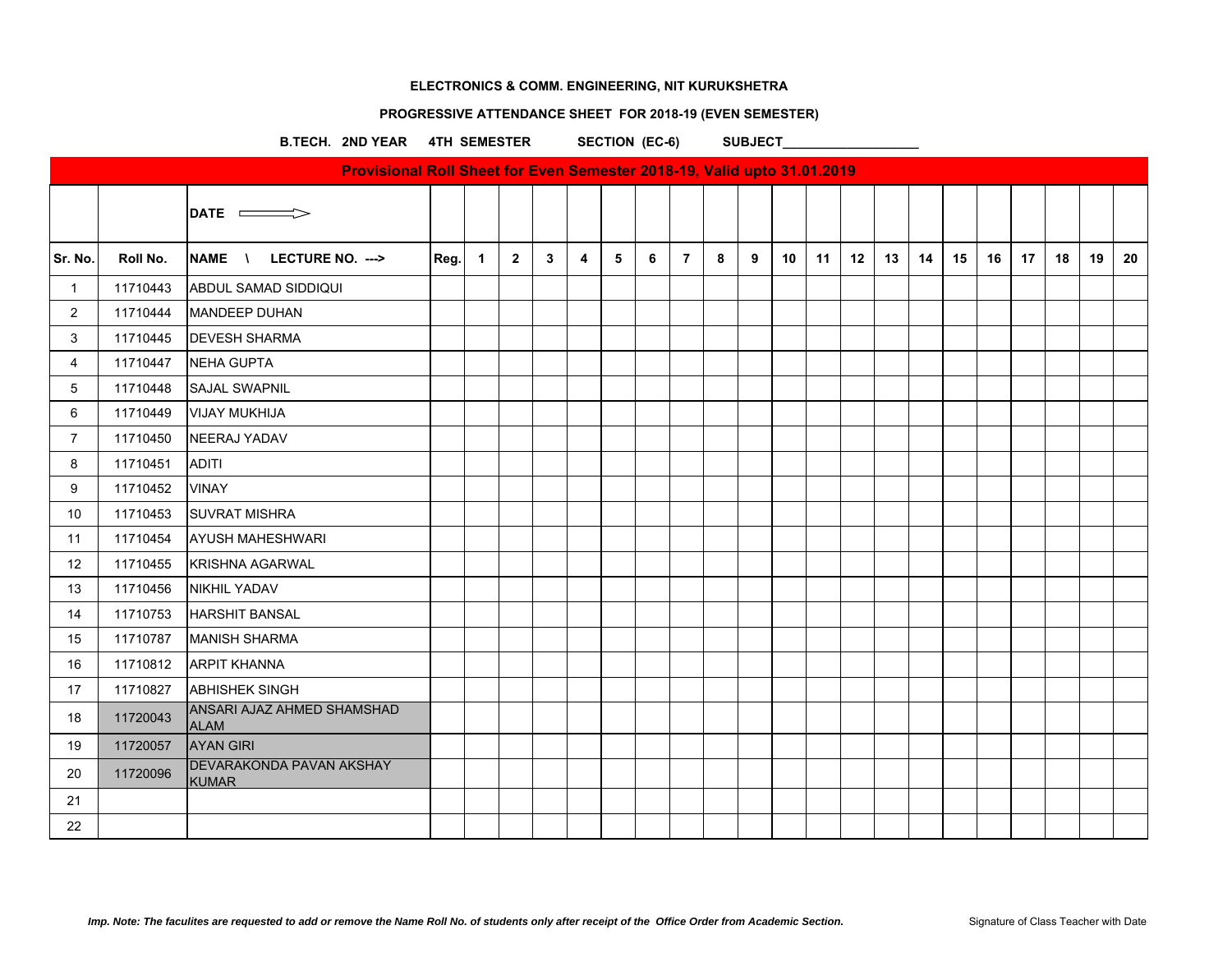# **PROGRESSIVE ATTENDANCE SHEET FOR 2018-19 (EVEN SEMESTER)**

B.TECH. 2ND YEAR 4TH SEMESTER SECTION (EC-7) SUBJECT\_\_\_\_\_\_\_\_\_\_\_\_\_\_\_\_\_\_\_\_\_\_\_\_\_\_\_\_

|                |          | Provisional Roll Sheet for Even Semester 2018-19, Valid upto 31.01.2019 |      |             |                |   |                |                |   |                |   |   |    |    |    |    |    |    |    |                 |    |    |    |
|----------------|----------|-------------------------------------------------------------------------|------|-------------|----------------|---|----------------|----------------|---|----------------|---|---|----|----|----|----|----|----|----|-----------------|----|----|----|
|                |          | $\overline{\phantom{a}}$ DATE $\overline{\phantom{a}}$                  |      |             |                |   |                |                |   |                |   |   |    |    |    |    |    |    |    |                 |    |    |    |
| Sr. No.        | Roll No. | <b>Name</b>                                                             | Reg. | $\mathbf 1$ | $\overline{2}$ | 3 | $\overline{4}$ | 5 <sup>5</sup> | 6 | $\overline{7}$ | 8 | 9 | 10 | 11 | 12 | 13 | 14 | 15 | 16 | 17 <sub>2</sub> | 18 | 19 | 20 |
| $\mathbf{1}$   | 11710457 | <b>MEHUL VARSHNEY</b>                                                   |      |             |                |   |                |                |   |                |   |   |    |    |    |    |    |    |    |                 |    |    |    |
| $\overline{2}$ | 11710458 | <b>NIKHIL SINGHAL</b>                                                   |      |             |                |   |                |                |   |                |   |   |    |    |    |    |    |    |    |                 |    |    |    |
| 3              | 11710460 | <b>RIYA SAINI</b>                                                       |      |             |                |   |                |                |   |                |   |   |    |    |    |    |    |    |    |                 |    |    |    |
| $\overline{4}$ | 11710461 | AADESH GOYAL                                                            |      |             |                |   |                |                |   |                |   |   |    |    |    |    |    |    |    |                 |    |    |    |
| 5              | 11710462 | <b>SAHIL BHADANA</b>                                                    |      |             |                |   |                |                |   |                |   |   |    |    |    |    |    |    |    |                 |    |    |    |
| 6              | 11710463 | <b>RAM CHOUDHARY</b>                                                    |      |             |                |   |                |                |   |                |   |   |    |    |    |    |    |    |    |                 |    |    |    |
| $\overline{7}$ | 11710464 | <b>ANKUR SHARMA</b>                                                     |      |             |                |   |                |                |   |                |   |   |    |    |    |    |    |    |    |                 |    |    |    |
| 8              | 11710465 | IMANISH KUMAR RAJAK                                                     |      |             |                |   |                |                |   |                |   |   |    |    |    |    |    |    |    |                 |    |    |    |
| 9              | 11710466 | <b>DEEKSHANT</b>                                                        |      |             |                |   |                |                |   |                |   |   |    |    |    |    |    |    |    |                 |    |    |    |
| 10             | 11710467 | <b>BHATT UMANG CHANDRASHEKHAR</b>                                       |      |             |                |   |                |                |   |                |   |   |    |    |    |    |    |    |    |                 |    |    |    |
| 11             | 11710469 | <b>JYOTIKA</b>                                                          |      |             |                |   |                |                |   |                |   |   |    |    |    |    |    |    |    |                 |    |    |    |
| 12             | 11710470 | <b>VIVEK SINGH</b>                                                      |      |             |                |   |                |                |   |                |   |   |    |    |    |    |    |    |    |                 |    |    |    |
| 13             | 11710491 | <b>VENAYAK GUPTA</b>                                                    |      |             |                |   |                |                |   |                |   |   |    |    |    |    |    |    |    |                 |    |    |    |
| 14             | 11710508 | <b>SHIVAM GUPTA</b>                                                     |      |             |                |   |                |                |   |                |   |   |    |    |    |    |    |    |    |                 |    |    |    |
| 15             | 11710835 | YASH KHARE                                                              |      |             |                |   |                |                |   |                |   |   |    |    |    |    |    |    |    |                 |    |    |    |
| 16             | 11720048 | <b>AJAY JHA</b>                                                         |      |             |                |   |                |                |   |                |   |   |    |    |    |    |    |    |    |                 |    |    |    |
| 17             | 11720050 | <b>HITESHU SINGH</b>                                                    |      |             |                |   |                |                |   |                |   |   |    |    |    |    |    |    |    |                 |    |    |    |
| 18             | 11720051 | <b>VISHAL CHAUDHARY</b>                                                 |      |             |                |   |                |                |   |                |   |   |    |    |    |    |    |    |    |                 |    |    |    |
| 19             | 11720058 | KRISHAN KUMAR SHARMA                                                    |      |             |                |   |                |                |   |                |   |   |    |    |    |    |    |    |    |                 |    |    |    |
| 20             |          |                                                                         |      |             |                |   |                |                |   |                |   |   |    |    |    |    |    |    |    |                 |    |    |    |